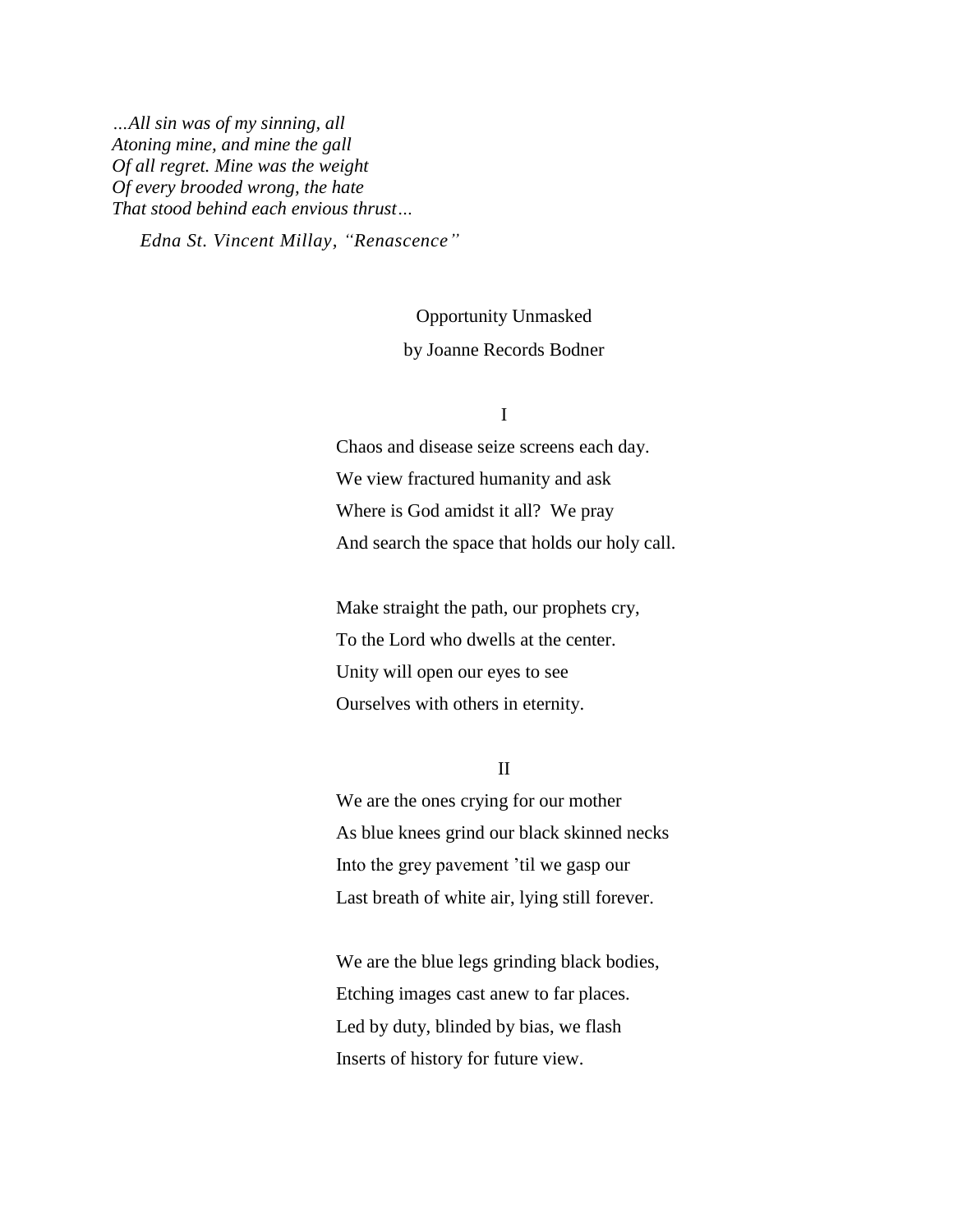We, distraught, are the brown woman shoving Child onto the back of one who sought, Fought, clawed, and crawled around the wall, Falling into freedom as she could not.

We are the military-suited guards Stopping forbiddens from crossing the line, Stashing them in tented bins; the little ones Whisked to hidden places, stranger faces.

We far away, worn out workers await One dollar pay, the labor of a day. This side of the world we cheerful shoppers Cram our carts as we charge plastic cards.

Rage ignited, we gather, parade City squares, ripping down horse-mounted Statues of discounted, pale heroes, We, who lived a past now dishonored.

We are children unfed at night, morning too, Those are we, who grind unwanted food, Stashing the rest in a waste-filled pile, Not terribly sure which is trash, which is child.

The parent beaten, the young girl sold, the Homeless hated, we are all. Anew we confess Through a deep place yet hidden from view, We are the beater, seller, hater, too.